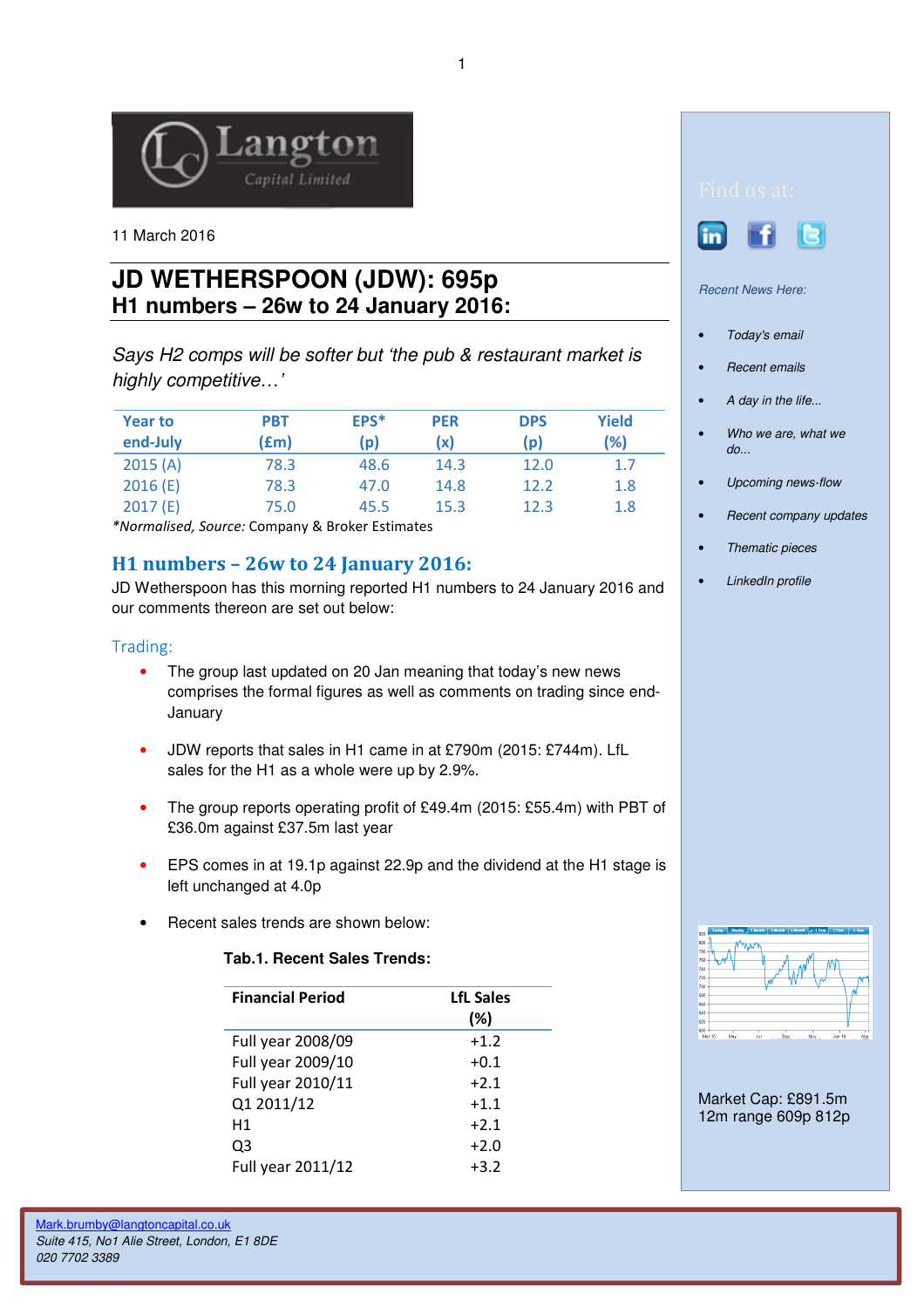| Q1 2012/13             | $+7.1$ |
|------------------------|--------|
| Η1                     | $+6.9$ |
| Q3                     | $+6.3$ |
| Full year 2012/13      | $+5.3$ |
| Q1                     | $+3.7$ |
| Q2 (first 12w)         | $+6.7$ |
| Η1                     | $+5.2$ |
| Q3                     | $+6.2$ |
| Full year 2013/14      | $+5.5$ |
| First 6w 2014/15       | $+6.3$ |
| Q1                     | $+6.3$ |
| Q2 (12w)               | $+2.8$ |
| Η1                     | $+4.5$ |
| 13wks to 26 April      | $+1.7$ |
| 39wks to 26 April      | $+3.6$ |
| 11wks to 12 July       | $+2.9$ |
| Full year 2014/15      | $+3.3$ |
| Q1                     | $+2.4$ |
| Q2                     | $+3.3$ |
| H <sub>1</sub> 2015/16 | $+2.9$ |
| First 6wks of H2       | $+3.7$ |
|                        |        |

Source: Company Reports

#### Trading comments:

- The group reports that LfL bar sales increased by 2.9% (2015: 1.5%), food by 2.9% (2015: 10.1%) and fruit/slot machines decreased by 2.9% (2015: increased by 1.1%). Like-for-like room sales at our hotels increased by 7.5% (2015: 11.8%).
- The operating margin was 6.3% (2015: 7.4%).
- Net interest was covered 3.1 times by profit before interest, tax and exceptional items (2015: 3.1 times).

### Balance Sheet, Debt & Outlook:

- Net debt at the half-end was £626.1m, up £25.0m on the same time last year. Net debt to EBITDA stood at around 3.5x
- The group 5 new pubs and sold 2 during H1 to take the number of pubs open at the period end to 954.
- It says 'we expect to open approximately 15 pubs in this financial year' but adds 'following a review of our estate, we have placed a number of pubs on the market and anticipate that some of these may be sold in the remainder of the financial year.'

#### Conclusion:

- Chairman Tim Martin reports that operational excellence remains key and says '93% of our pubs have obtained the maximum 5 rating under the FSA scheme.'
- He points out 'we have now been recognised as one of 'Britain's Top Employers' in a Guardian publication for 14 consecutive years.'
- In addition '99% of our pubs have achieved approval from Cask Marque, a brewery-run scheme which encourages high standards in ale quality.'